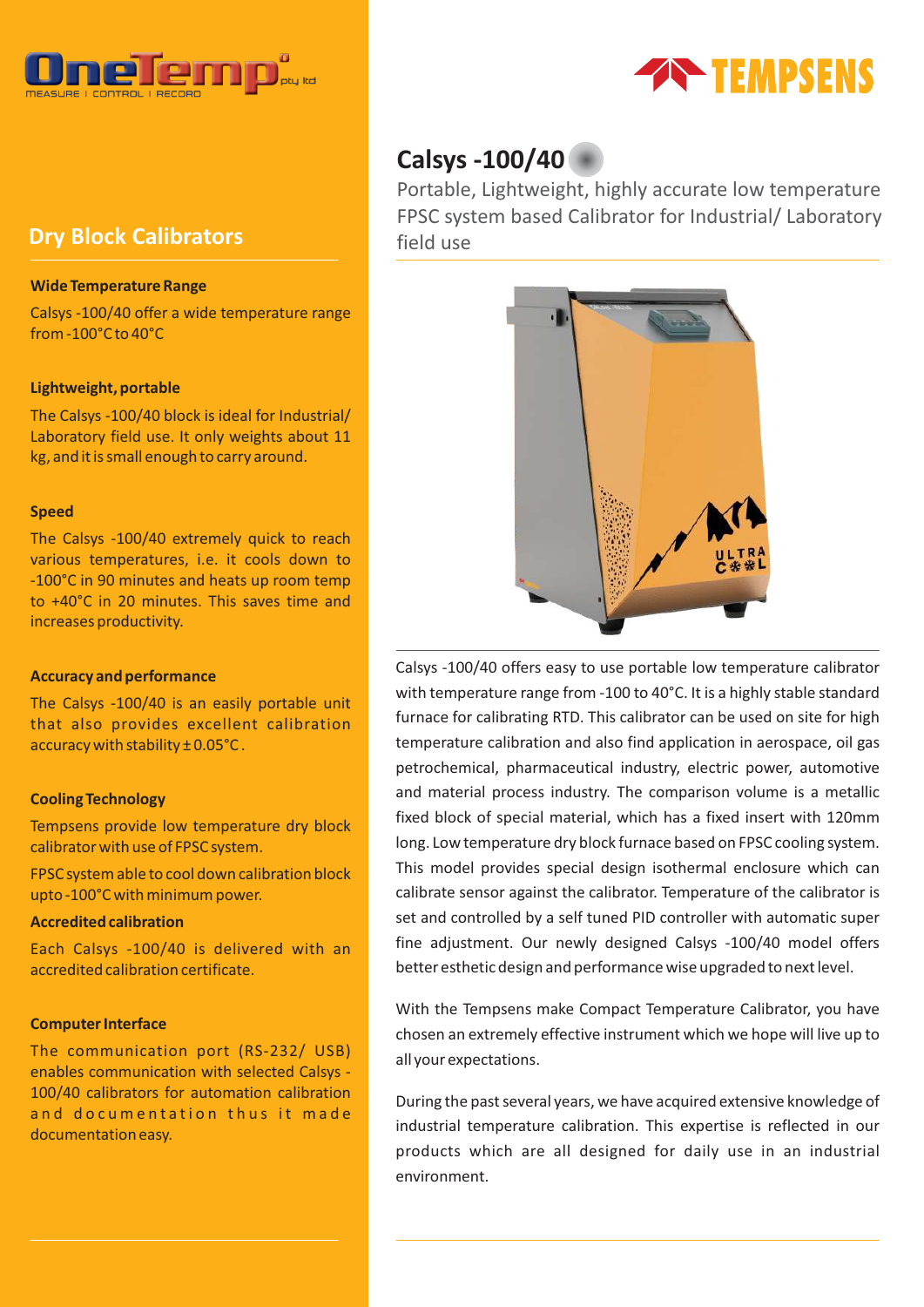# **SPECIFICATIONS**

| Temperature range                                   | $-100^{\circ}$ C to 40 $^{\circ}$ C (at 20 $^{\circ}$ C) |  |
|-----------------------------------------------------|----------------------------------------------------------|--|
|                                                     | ±0.05°C at -100°C                                        |  |
| Stability                                           | ±0.03°C at 0°C                                           |  |
|                                                     | ±0.05°C at 40°C                                          |  |
| Radial uniformity                                   | $\pm 0.1^{\circ}$ C at -80 $^{\circ}$ C                  |  |
| Immersion depth                                     | 120 mm                                                   |  |
| <b>Fixed insert dimensions</b>                      | 6.5 mm x 3 holes                                         |  |
| <b>Method of Control</b>                            | Self tunned PID controller                               |  |
| Cooling time                                        | 90 Min (Ambient to -100°C)                               |  |
| Resolution                                          | 0.1 °C                                                   |  |
| Display                                             | LCD, °C or °F user-selectable                            |  |
| Size (H x W x D)                                    | 380(H) x 170(W) x 188(D) mm                              |  |
| Weight                                              | 11Kg                                                     |  |
| Power requirements                                  | 230 VAC, 500W(50 Hz)                                     |  |
| Computer interface                                  | RS - 232                                                 |  |
| Calibration                                         | Accredited calibration certificate provided              |  |
| Environmental operating conditions                  | 5 °C to 20 °C, 0 % to 90 % RH (non-condensing)           |  |
| Specifications valid in environmental<br>conditions | 5°C  20°C                                                |  |

**Note :** Customized options available as per customer requirement.